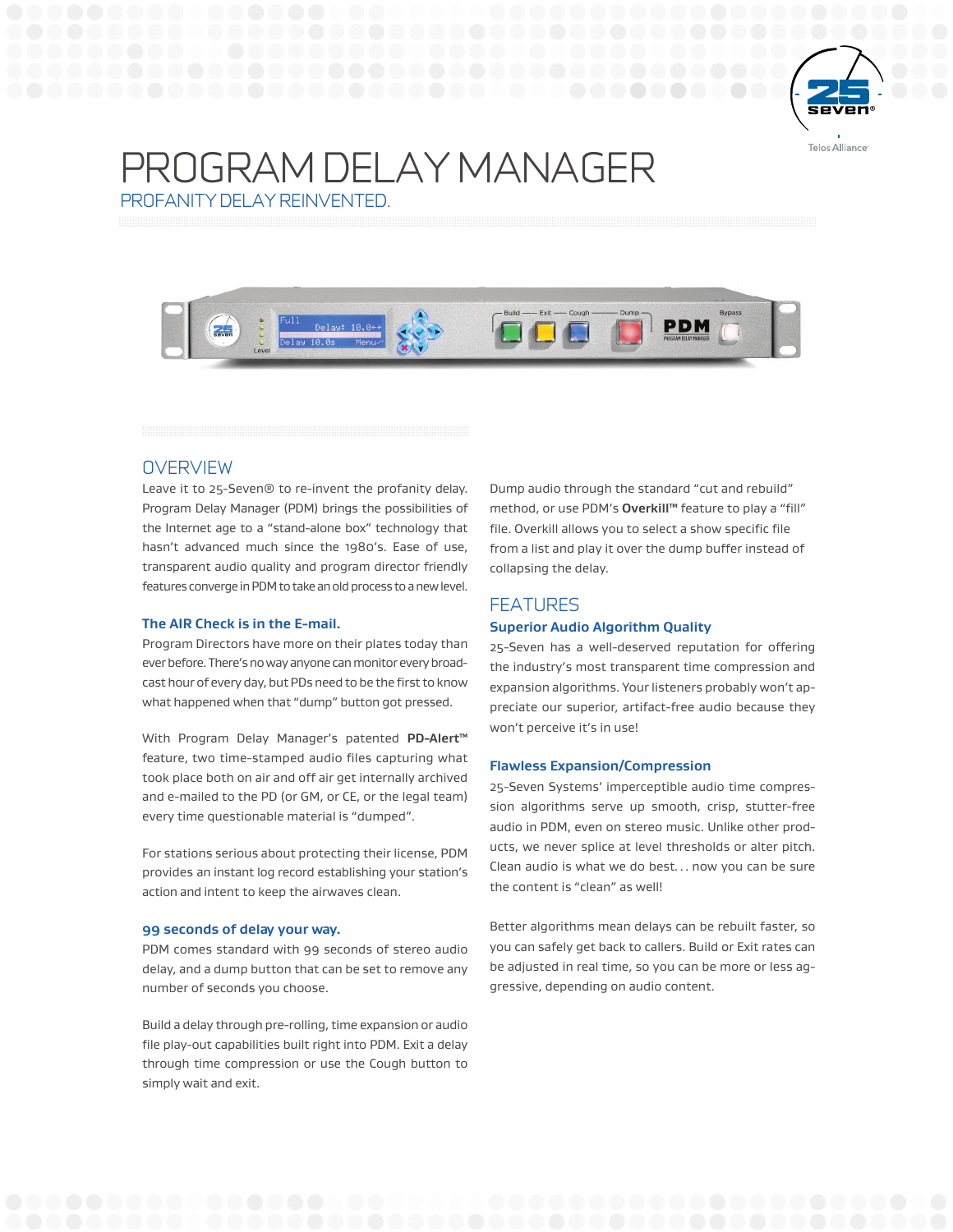

**Audio, RDS, Data Streams and GPIO Stay Synced**

PAD or "now playing" data streams are delayed in precise synchronization with the audio as it grows, shrinks or whenever the dump button is pressed.

PDM's data-follow-audio capabilities allow flexible synchronization from any data input to any data output. For example, serial data entering the RS-232 input can be routed to an IP output while remaining synchronized to the audio. 2 independent data delays are supported, and GPIO closures stay in sync, too.

#### **Future-Proof Audio Quality**

Superior balanced analog I/O, with AES digital standard. 85dB s/n, response 25Hz-18kHz (+0/-0.2dB) and 0.02% THD+N… even during compression/expansion. Audio is always linear, so no lossy data reduction enters your signal path.

## **AES Digital, Balanced Analog or Livewire+™ AoIP**

The first program delay to provide Audio over IP (AoIP) and control over Axia Livewire+ audio networks, PDM comes in two models: one with balanced analog and AES digital I/O and the other with AoIP for Livewire+. Whether you already have a Livewire+ network or you want to keep your plant AoIP-capable, PDM has you covered with Ethernet connectivity.

#### **Superior Control**

Choices, choices! PDM presents you with easy-to-use front panel controls, designed for the rigors of radio. Contact closure commands can be synced to the audio delay by the smart, programmable 8x8 GP I/O. Full bidirectional serial control over both RS232 and IP include advanced real-time status monitoring of parameters such as current delay depth and audio levels.

A comprehensive web interface allows your PDM to be managed from nearly anywhere. Our Multi-View web feature permits networks and big facilities to monitor and manage up to 20 PDM's from a single browser screen.

# IN DEPTH

# **PDM Web Interface**

In addition to controlling Program Delay Manager using GPIO (contract closures), PDM comes with a built-in, password-protected web server, allowing you to remote control your unit across a local or wide area network.The server gives you five separate pages for complete and convenient control over your PDM.

### **Front Panel**



An Adobe Flash-based application replicates PDM's front panel on your web browser, so every button and display is present and functions just like the real front panel. Through careful client-server communications management, round-trip latency is almost imperceptible, creating a seamless user experience. You can even control PDM from multiple computers. Just open a web browser interface on each, and anything you do on one computer will be reflected on the others, as well as on PDM's physical front panel.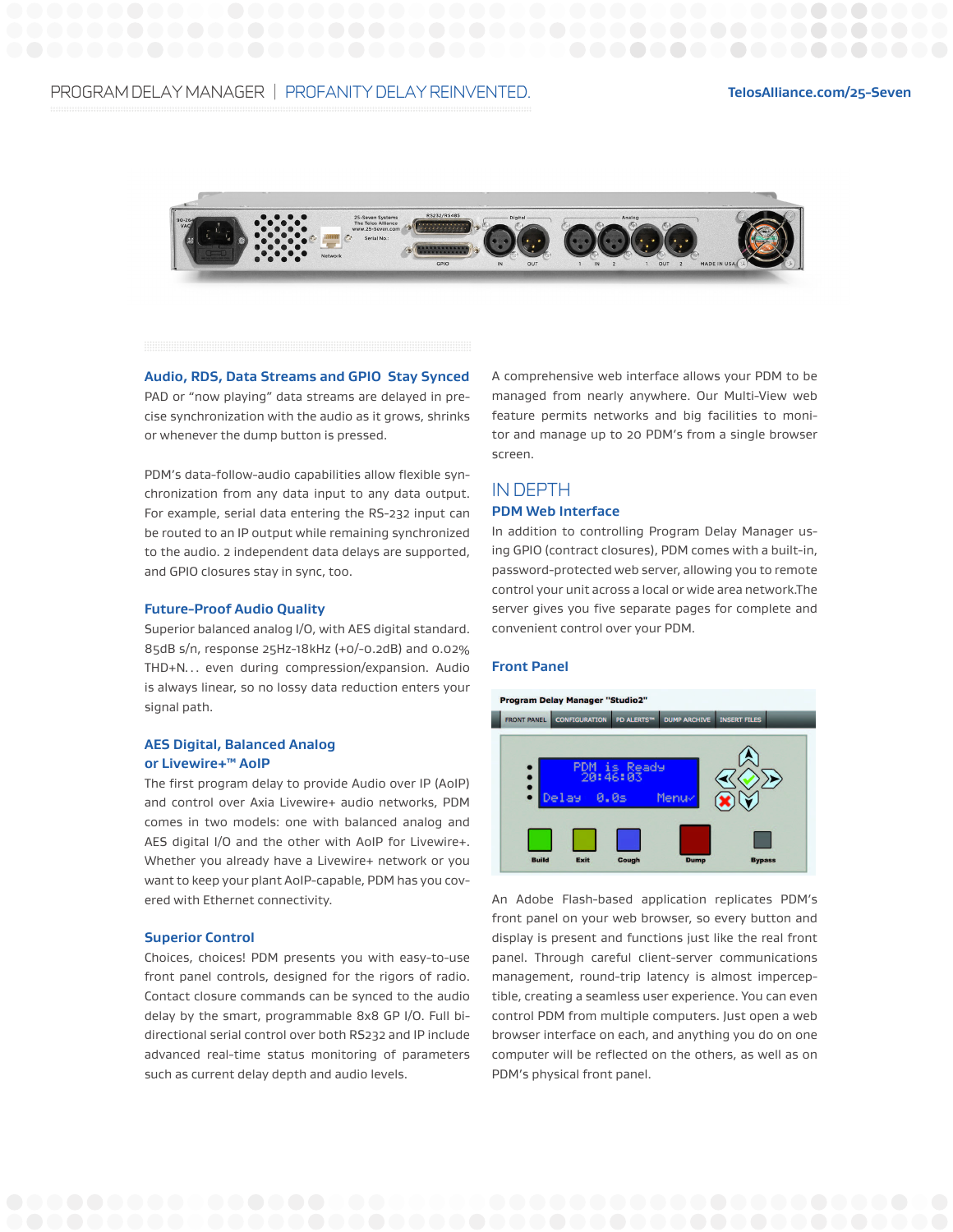# PROGRAM DELAY MANAGER | PROFANITY DELAY REINVENTED. **TelosAlliance.com/25-Seven**

#### **Configuration**

| <b>FRONT PANEL</b> | CONFIGURATION                           |           |                 |   | <b>PD ALERTS™</b> | <b>DUMP ARCHIVE</b>       |                |      | <b>INSERT FILES</b>   |   |           |
|--------------------|-----------------------------------------|-----------|-----------------|---|-------------------|---------------------------|----------------|------|-----------------------|---|-----------|
| Identification     |                                         |           |                 |   |                   |                           |                |      |                       |   |           |
|                    | PDM name: Studio2                       |           |                 |   |                   | Module number: XXXX       |                |      |                       |   |           |
| Control            |                                         |           |                 |   |                   |                           |                |      |                       |   |           |
|                    | Build mode: Insert                      |           |                 | ٠ |                   |                           |                |      |                       |   |           |
|                    | Build file name: (none)                 |           |                 |   |                   |                           |                |      |                       | ٠ |           |
|                    | Dump mode: Dump                         |           |                 | ٠ |                   |                           |                |      |                       |   |           |
|                    | Overkill file name: pdm_demo_insert.wav |           |                 |   |                   |                           |                |      |                       | ٠ |           |
|                    | Exit mode: Compress                     |           |                 | ٠ |                   |                           |                |      |                       |   |           |
|                    | Delaysize:                              | 10        | $\div$ seconds  |   |                   | Dump size:                | $\overline{5}$ |      | $\frac{4}{5}$ seconds |   |           |
|                    | Initial build/exit speed:               | 20        | $\frac{1}{2}$ % |   |                   | Maximum build/exit speed: | 20             | 2.96 |                       |   |           |
| Hardware GPIO      |                                         |           |                 |   |                   |                           |                |      |                       |   |           |
|                    | Hardware GPIO: Enabled                  |           |                 |   |                   |                           |                |      |                       |   |           |
|                    | Inputs:                                 | In 1 None |                 |   | ۰                 | In 2 None                 | ۰              |      | In 3 None             | ٠ | In 4 None |
|                    |                                         | In 5 None |                 |   | ٠                 | In 8 None                 | ٠              |      | In 7 None             | ٠ | In B None |

Tired of learning hieroglyphics just to configure a profanity delay? Navigating though "set and forget" parameters is a breeze with the PDM's Configuration page. You'll find obvious control with all your settings on one simple screen, so you don't waste time entering data though an ill-suited LCD interface.

#### **PD Alerts™**

| <b>FRONT PANEL</b>                                             | <b>CONFIGURATION</b>                                                | <b>DUMP ARCHIVE</b><br>PD ALERTS™ |  |          | <b>INSERT FILES</b> |
|----------------------------------------------------------------|---------------------------------------------------------------------|-----------------------------------|--|----------|---------------------|
| PD-Alert <sup>74</sup> email log                               | This is a list of the notifications sent for the most recent dumps. |                                   |  |          |                     |
|                                                                |                                                                     |                                   |  |          |                     |
|                                                                | Date                                                                | To                                |  | Audio    | Size (bytes)        |
|                                                                |                                                                     | griscom@suitable.com              |  | Attached | 4755815             |
|                                                                |                                                                     | griscom@suitable.com              |  | Linked   | 918                 |
| 21Mar2010 20:38:13<br>21Mar2010 20:37:38<br>21Mar2010 20:37:38 |                                                                     | griscom@suitable.com              |  | Attached | 3659559             |

A dedicated page lists all of the PD Alert emails the PDM has sent to your chosen staff.

#### **Dump Archive**

| <b>FRONT PANEL</b>               | <b>CONFIGURATION</b>                                                          | PD ALERTS™ | <b>DUMP ARCHIVE</b> | <b>INSERT FILES</b> |
|----------------------------------|-------------------------------------------------------------------------------|------------|---------------------|---------------------|
| <b>Dumped Audio Clip Archive</b> |                                                                               |            |                     |                     |
|                                  | This is a list of the most recently dumped PD-Alert <sup>m</sup> audio clips. |            |                     |                     |
|                                  | File name                                                                     | File size  | Date                |                     |
|                                  | Studio2 21Mar2010 20:38:29 OffAir.wav                                         | 4.18 MB    | 21Mar2010 20:38:29  |                     |
|                                  | Studio2 21Mar2010 20:38:29 OnAir.wav                                          | 3.62 MB    | 21Mar2010 20:38:29  |                     |

A Dump Archive shows all your saved dumped audio files. Easily review just what's been cut out of your air stream.

## **Insert Files**

| <b>FRONT PANEL</b>         | <b>CONFIGURATION</b>                                                        | PD ALERTS™ | <b>DUMP ARCHIVE</b>   | <b>INSERTMEILES</b> |                  |
|----------------------------|-----------------------------------------------------------------------------|------------|-----------------------|---------------------|------------------|
| <b>Insert File Library</b> |                                                                             |            |                       |                     |                  |
|                            | This is a list of all audio clips available for insertion or Overkill mode. |            |                       |                     |                  |
|                            | <b>File name</b>                                                            |            | File size Sample rate | Date                | Controls         |
| pdm_demo_insert.wav        |                                                                             | 1.39 MB    | 44100 Hz              | 06Nov2008 22:58:30  | Delete<br>Rename |

Easy management of the files you can use for quickly building your buffer at the beginning of the show. No more flash drives and cryptic file names!

# **SPECIFICATIONS**

#### **Power Input**

PDM comes with a standard IEC C14 power connector.

#### **Network**

PDM connects to a standard 10/100Base-T network connection. This port is used for Axia® Livewire+, synchronization to a network time server, and secure remote control via a web browser. If connected to the Internet, it should be behind a hardware firewall.

#### **Analog Inputs and Outputs**

Stereo inputs are electronically balanced XLR females, pin 2 hot, with a load of 20kΩ: this makes it compatible with all modern electronically-balanced outputs. If fed from a transformer-balanced output, we recommend bridging a 680Ω resistor between pins 2 and 3. Outputs are electronically balanced XLR males, pin 2 hot, designed to feed a load of 600Ω or greater. Input and output sensitivity default levels can be set from the front panel, and can range between +20dBu and -10dBu.

#### **Digital Inputs and Outputs**

When set to AES/EBU via the configuration menu, this input conforms to IEC 958 Professional (5v p-p, 110Ω balanced) on XLR connectors. When set to s/pdif, the voltage and impedance switches to IEC 958 Consumer (.5v p-p, 75Ω unbalanced): connect signal to pin 2 and shield to pins 1 and 3. Digital output (selectable AES or s/ pdif) is always active, regardless of whether you are using analog or digital inputs. PDM will lock to any valid 32 kHz, 44.1 kHz, or 48 kHz signal at the digital input connector, even if you have selected analog for the input. In that case, the digital input controls PDM's internal sample rate. If PDM is not connected to a digital input, it uses its own high-reliability 44.1 kHz sample clock.